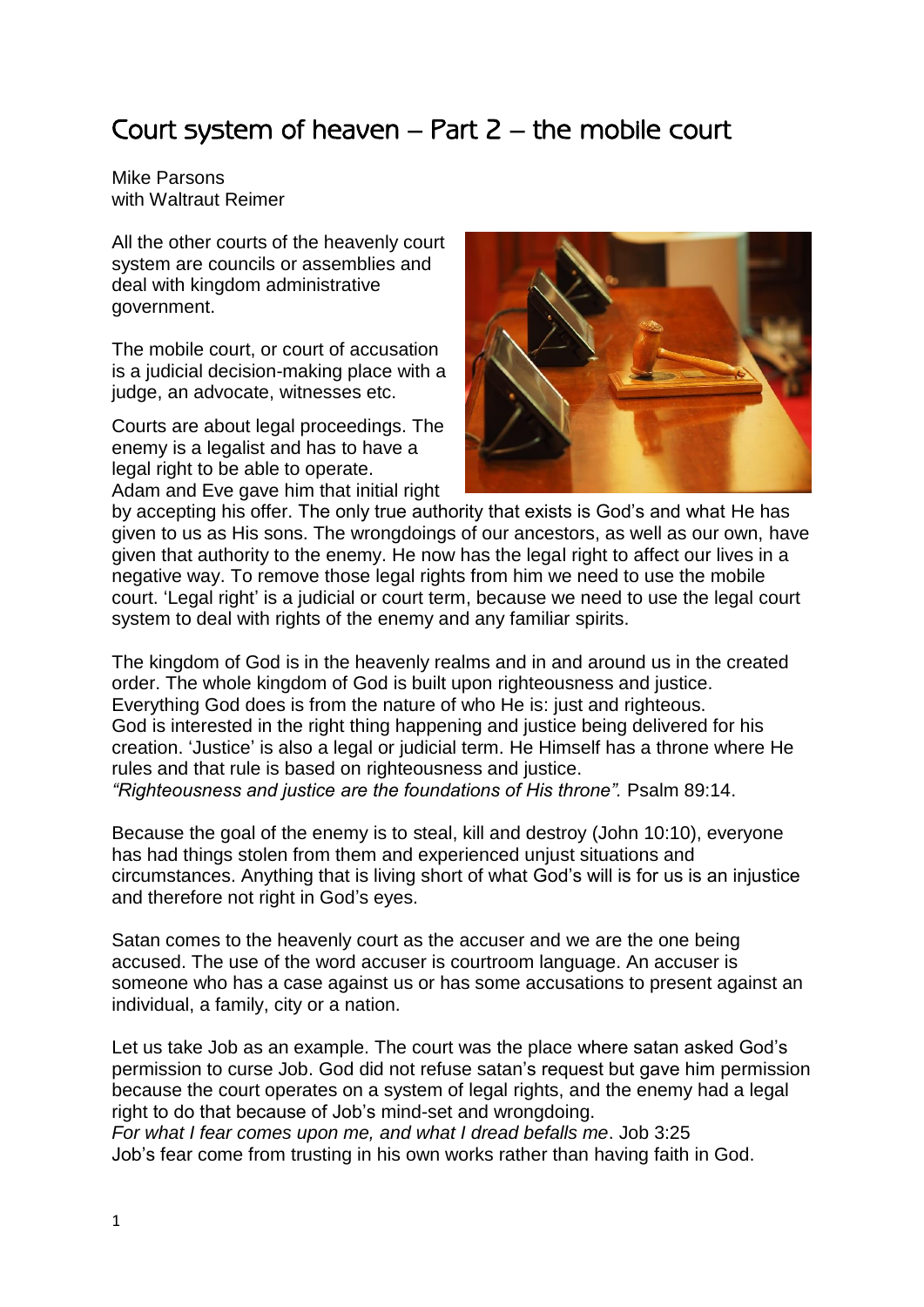This is how he lived: *Job would send and consecrate them, rising up early in the morning and offering burnt offerings according to the number of them all; for Job said, "Perhaps my sons have sinned and cursed God in their hearts." Thus Job did continually*. Job 1:5

Job was trying to protect his children himself by his own works rather than trust God with their protection.

Satan has been using the legal system of the courtroom to get permission to rob, kill and destroy and he still does that. Our words, our belief systems, our behaviour and our generational line have given satan (familiar spirits) the legal rights to do that. We have often been defeated because of lack of knowledge of the judicial nature of the kingdom of God. We have probably not been going into court to present our case and deal with the accusations against us.

The court of accusation is also called the mobile court. It is the only one that is mobile and can be summoned to appear in the kingdom around where you are. That court has a bench where God Himself sits as the judge. There is a dock for the accused, we are the accused. In the witness box can be the 7 spirits of God and our own angels. Jesus is our advocate. He is sitting on the advocate's bench. Then there might be a gallery for witnesses and observers.

Jesus knows how to represent us as advocate in the court. If we fall short and do wrong He can represent us and our forgiveness is guaranteed because He already took the punishment upon Himself. The whole court system is rigged on our behalf based on the cross where the legal issues of sin, judgment and justice were dealt with.

The mobile court can be used to make a petition, a request, supplication, or entreaty. This may be for justice, for freedom from a bondage or addiction. It may be for a legal "divorce" or separation from a behaviour, a stronghold or mind-set. To do any of the above we must prepare our case based on God's precepts, statutes and laws.

His precepts represent the very nature of who He is: a righteous judge but also a loving Father. The statutes are the protocols and principles of the kingdom: righteousness and justice. The laws are the revelation of truth as revealed in His heart, His word and His promises.

A case can be based on various truths: God's promises, which will highlight the injustices that have occurred, the scroll, blueprints and mandates that we have received from God, anything God has prophetically spoken to us concerning our life, as well as dreams and visions we have been given. We can build a case for anything that is revealed by God concerning poverty, financial difficulties, freedom from addiction or other things, healing, restoration, etc.

With practice one can learn to present the truth as a case to the judge and ask Him to judge the poverty, the addiction, the sickness etc. We will always get a favourable verdict and can demand justice to be done to live in freedom, health and wholeness. The verdict we get is a written legal document that gives us authority over the works of the enemy which we can then use against the powers of darkness. They will know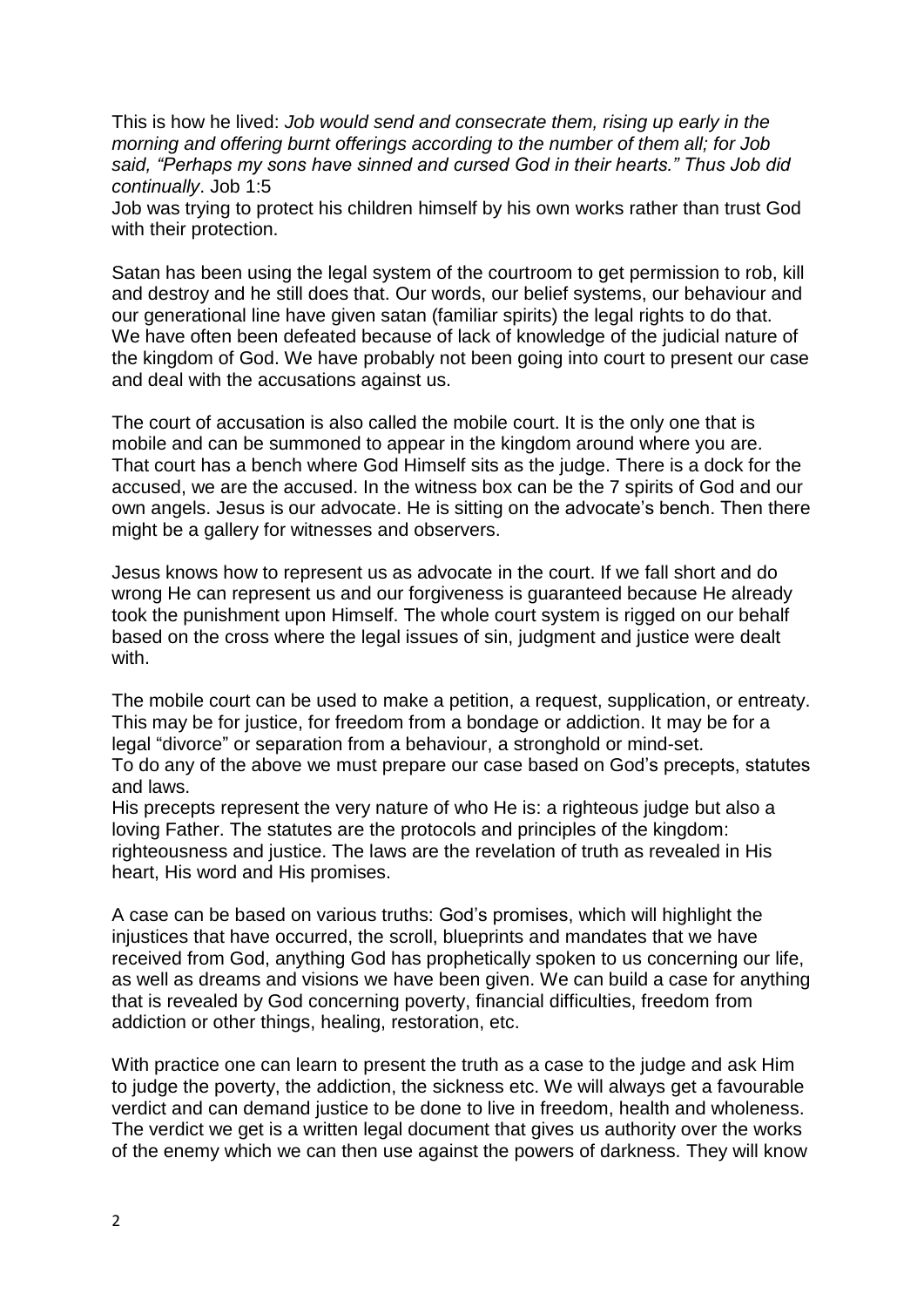they have no more legal authority to attack us. But we must know, believe and enforce the verdict.

To do an actual court case you convene the mobile court of accusation in the spiritual realm around you or go to the court in heaven to face the accuser. You don't need to see, you can go by faith.

Remember God is on His throne and Jesus is your advocate.

You automatically receive robes of righteousness. Zech. 3:1-5.

You have nothing to fear if you know your identity while standing before the court.

Stand under the covering of the word and love of God and the blood of Jesus. Become aware of your robes of righteousness and demand to hear the accusation. The devil or some other fallen creature or familiar spirit can be summoned, they cannot lie in the presence of God.

The accusations may come as thoughts in your mind, as a vision on the screen of your imagination or as an impression or feeling. Even if you think you did not do those things, don't ever argue with the accusers.

Agree with the accusation against you and repent and renounce any wrongdoing. If part of the accusation is generational iniquity visited on the third or fourth generation, then stand in identification with your family line. Forgive and release them and repent and renounce the wrongdoing. Agree with the accusation against you on behalf of your generational line.

Receive God's judgment: not guilty.

Receive your verdict papers, court orders, or divorce papers.

Release that judgment upon all your accusers present and absent. All legal rights of the enemy are then removed from the situation and you have a legal right that you can enforce.

Take that verdict and put it in your heart. Be open to receive directions, judicial mandates, or declarations.

You need to be motivated at all times by love, never by revenge or anything similar. You may need to do something practical in the heavenly or the natural realm as you are directed and led by the spirit.

Even if this is in written form, let us finish with an activation of an actual court case. This is just one possible way to do it. You can use these words and this pattern until you are more familiar with it and find your own words and way of doing it.

By faith I convene the heavenly court (mobile court of accusation.) I call the court to order.

Thank you Jesus, that you are my advocate. Thank you Father, that you are the judge on the throne.

I stand before you and I recognize your authority as the judge. I stand under that authority. Thank you that you clothe me with robes of righteousness and I stand before you clothed in white linen.

Father, I now bring this situation *(name the situation you came with)* before you. I stand under the covering of your love and your word.

I stand in this place and I demand that the accuser reveals whatever legal rights of accusation he has to rob, to destroy and to kill. I demand to hear the accusation, *a*ny